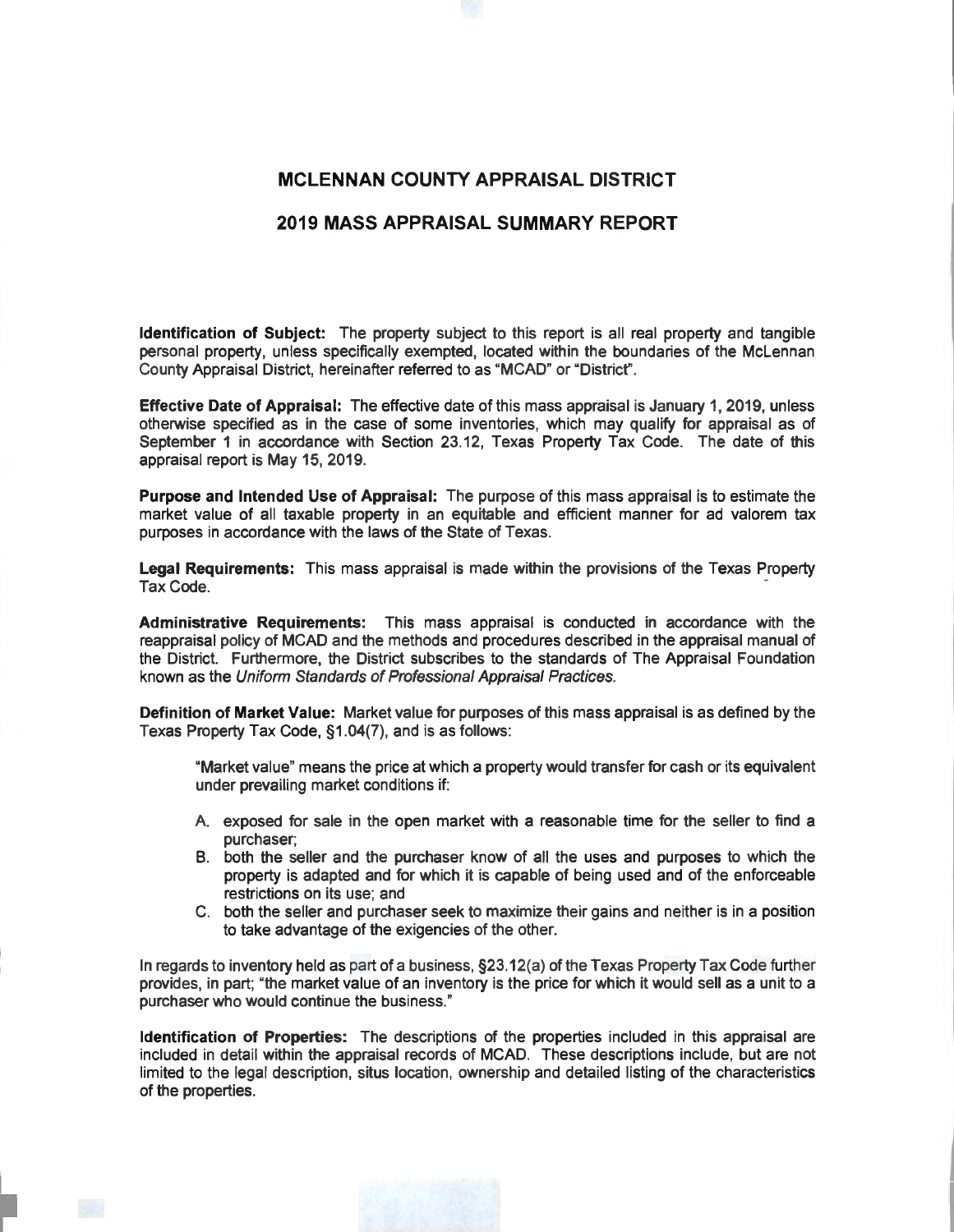**Property Rights to be Valued:** Properties are appraised in fee simple interest. However, restrictions, easements, encumbrances, etc., are considered on an individual basis. Fractional interests or partial holdings are appraised in fee simple for the total property and divided proportionately based on the pro-rated interests.

**Assumptions and Limiting Conditions:** The District has taken reasonable steps to secure adequate funding; however fiscal restraints do impact the mass appraisal process. Limited resources and personnel are available to perform the appraisals; therefore, it is not possible to physically inspect every property included on the appraisal roll. When physical inspections were conducted on real property, they were generally performed with exterior review only. It is assumed that the interior conditions are consistent with the exterior condition. When physical inspections were made for the valuation of personal property, inspections were made of the entire facility if allowed by the owner or management of the business.

This mass appraisal has been made under the following additional assumptions and limiting conditions:

- It is assumed that the title to the properties is good and merchantable.
- No liability is assumed for matters of a legal nature.
- Assumptions made in the report are based on the best knowledge and judgment of the appraiser and are believed to be typical of the market.
- All properties are appraised as if free and clear of any or all liens or encumbrances, unless otherwise stated.
- Existence of hazardous materials or other adverse environmental conditions are not considered, unless otherwise indicated.
- Any drawings, photographs, plan, or plats are assumed to be correct and are included solely to assist in visualizing the property.
- It is assumed that there is full compliance with all applicable federal, state, and local regulations and laws, unless otherwise noted.
- No responsibility is assumed for hidden or unapparent conditions in the property that may affect its value.
- It is assumed that all required licenses, certificates of occupancy, consents or other administrative authority from local, state or federal governments can be obtained or renewed for any use on which the value estimate contained in this report is based.
- A specific survey and analysis of properties to determine compliance with the provisions of the Americans with Disabilities Act has not been performed and possible non-compliance has not been considered in valuing these properties.
- While it is believed all information included in the appraisal is correct and accurate; the appraiser does not guarantee such.

This report may not be used for any purpose or by any person other than the party to which it is addressed without the written permission of the McLennan County Appraisal District.

**Scope of Appraisal:** The scope of the appraisal relates to the nature of the appraisal assignment and the extent of collecting, confirming, and reporting the data, which provides the basis for the estimate of value.

The three generally accepted approaches to value are considered in estimating the market value for each property, with the most appropriate method given the greatest emphasis.

A market-based cost approach is considered the most appropriate for single family residential, most owner occupied commercial, and mobile homes since this method reflects the actions of buyers and sellers in the market, with some exceptions. This approach is based on the principal that a buyer will not pay more for a property than the cost of acquiring a vacant site and constructing a substitute structure of comparable utility, assuming no costly delays in construction.

2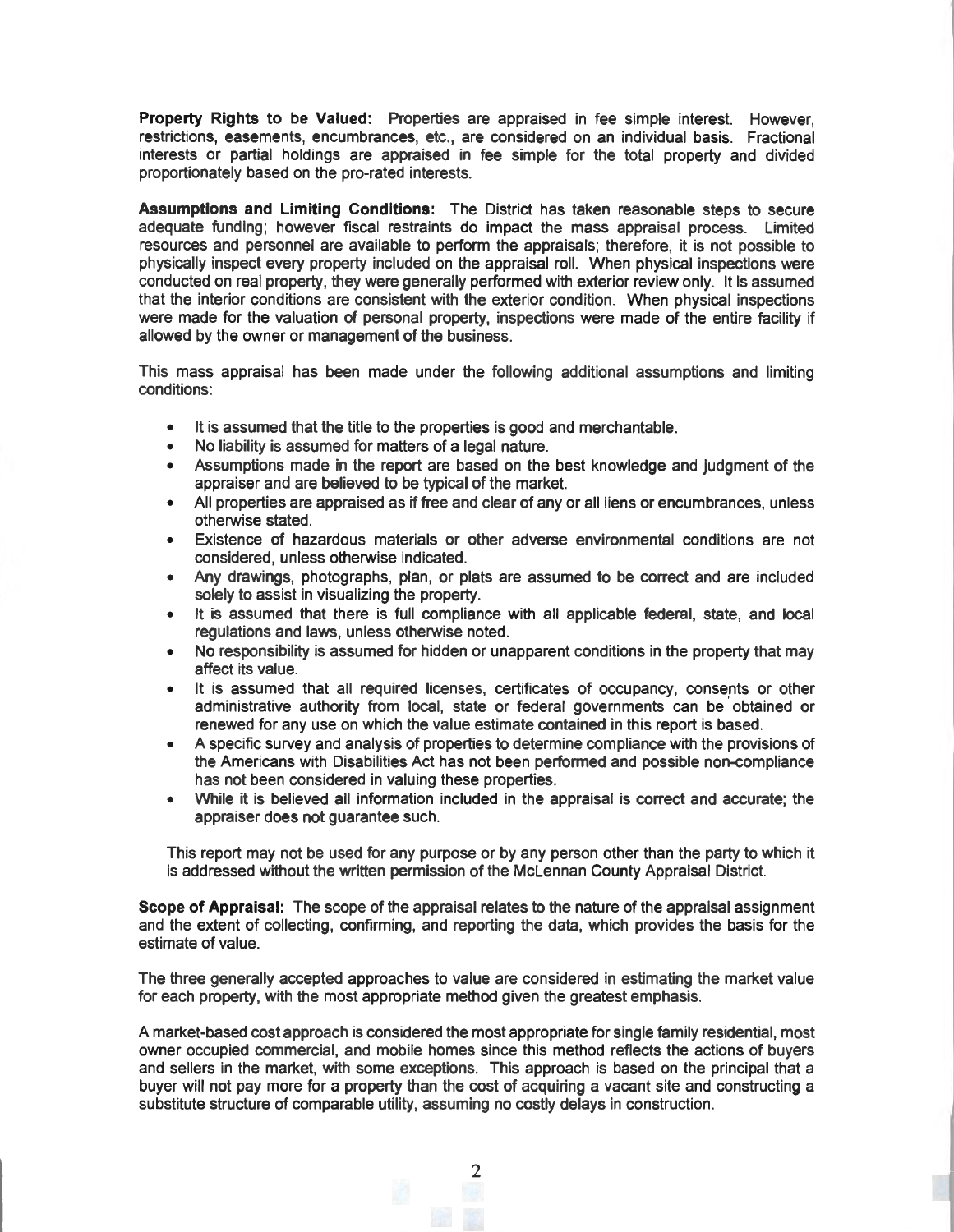The sales comparison method is used for vacant lots and land because it reflects the actions of the market place. Where there are no vacant lot sales, an allocation by abstraction is used to value land. Since these properties typically do not produce any income, the income approach to value is given minimal emphasis.

The income approach is applicable to revenue producing property. It is based on the principal of present worth of future benefits. High-valued commercial properties rarely sell and although difficult to obtain, Income information is usually the only available source of factual data.

In the event a property is unavailable for inspection and the owner has not supplied any information, the appraiser has estimated the measurements and condition of the improvements or a lump sum value for the property.

Personal property is appraised utilizing the cost approach to value. The market approach is used for some categories of personal property when available.

All appraisal estimates are made in compliance with requirements as provided in the Texas Property Tax Code.

This report is applicable to the following property types: single family and multifamily residential, vacant lots and acreage, fann and ranch properties, commercial and industrial properties, mineral, utility, business personal property and mobile homes.

**Personnel Resources:** The McLennan County Appraisal District staff consists of 42 full-time employees within the departments listed below.

- 4 Administration
- 12 Customer Service
- 10 Residential Valuation
- 5 Commercial Valuation
- 5 Personal Property Valuation
- 6 GIS Mapping

The administrative staff is responsible for overall planning, organizing, staffing, coordinating, and supervising MCAD and the appraisal activities. The appraisal duties are divided among three departments: Residential, Commercial, and Personal Property. The Residential Department is responsible for appraising all residential housing, and mobile homes in the District. The Commercial Department is responsible for appraising all commercial, industrial, utility, multi-family real property, excluding 4-plexes and smaller in the District. Land is appraised by both the residential and commercial departments. The Personal Property Department appraises business personal property. The Customer Service Department is responsible for exemptions, owner addresses, some data entry, and first response to the property owner. Several support staff are responsible for data entry and verification of data. The Chief Appraiser, Assistant Chief Appraiser and all appraisers are registered with the Texas Department of Licensing and Regulation. All but two of the twenty appraisers have obtained their Registered Professional Appraiser (RPA) certification. The Chief Appraiser has his RPA and RTA designation.

The McLennan County Appraisal District contracts with Capitol Appraisal Group Inc. to appraise its personal property utility properties (Category J).

**Data Collection and Verification Resources:** The McLennan County Appraisal District is responsible for approximately 121,932 real and personal property accounts covering approximately 1, 198 square miles. MCAD is responsible for appraising property for 44 entities comprised of twenty (20) school districts, nineteen (19) cities, three (3) special districts, McLennan County and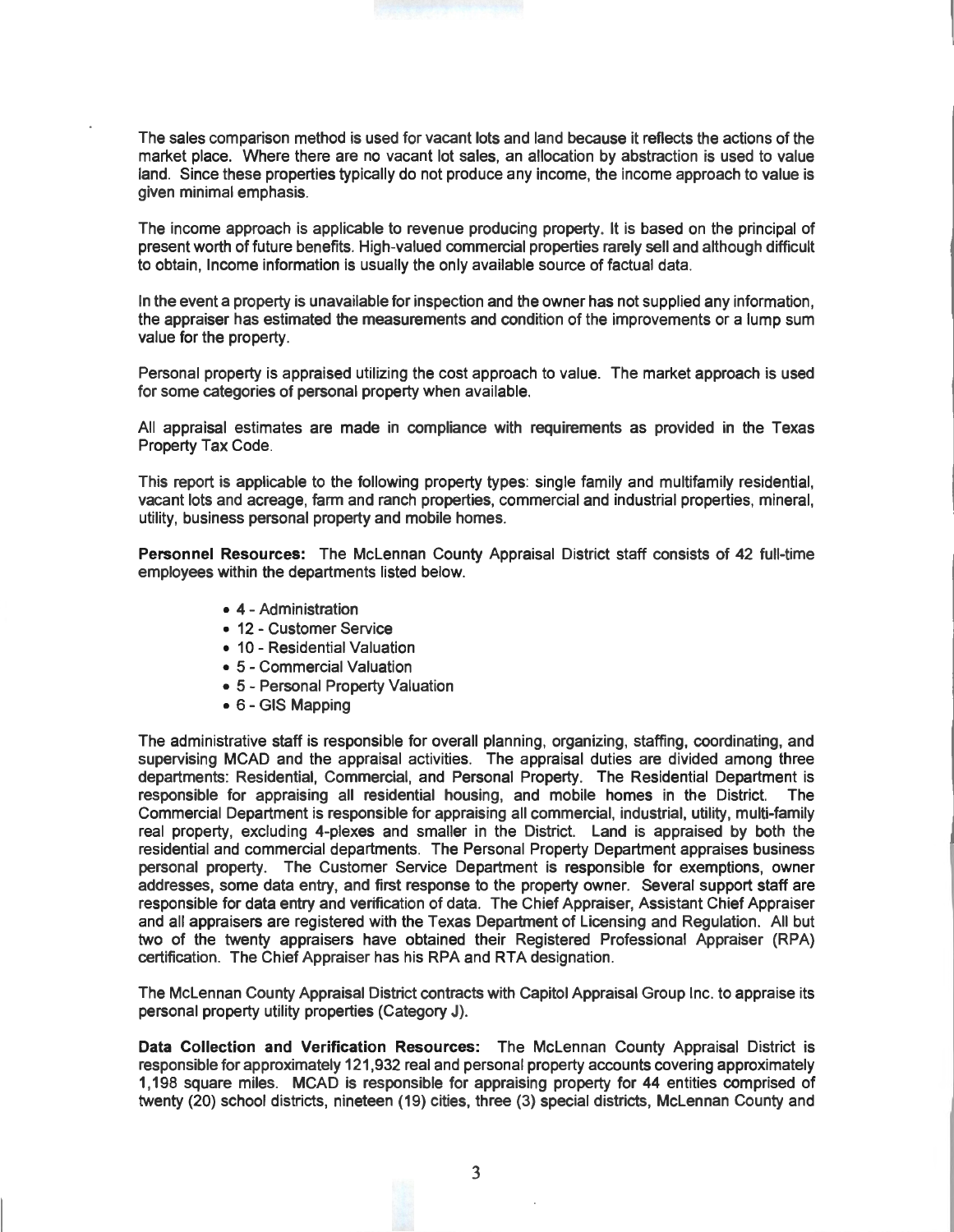McLennan Community College. Appraisal records are maintained in a computer automated mass appraisal **(CAMA)** system.

Property characteristic data is recorded for each property to be appraised. Resources for the discovery, describing, and listing of property include, but are not limited to the following: field inspections by appraisal staff, renditions, deed records, plat records, and assumed name certificates filed for record with the McLennan County Clerk's office, city building permits, local fee appraisers, builders and realtors, newspaper publications, maps, aerial photography, various third party data sources and other appraisal records of the District.

Construction costs are gathered from available sources including, but not limited to the Marshall and Swift Valuation Service and local builders and developers for use in the cost approach to value.

lnfonnation for the sales comparison approach is gathered from properties within the appraisal district through the mailing of questionnaires to granters and grantees, and all other available sources deemed reliable. Sales data is entered into the "Sales Module" of the appraisal database making it available for use by the appraisal staff. Sales are checked for validity by appraisal and clerical staff.

Rental rates, expenses and occupancy rates are gathered on income producing properties for use in the income approach to value through questionnaire mailings, owner filed property reports and telephone surveys. Income and expense information is entered into a spreadsheet database for analysis and use by district appraisers.

Information relating to business personal property is collected during the normal inspection process and through owner filed renditions and property reports. Costs are also researched for personal property using NADA Guides and other sources.

General trends in new construction techniques, construction costs, interest rates and other pertinent data are gathered from various sources such as trade journals, Marshall and Swift Valuation Service, university real estate research centers, and any other sources deemed appropriate and reliable.

**Preliminary Analysis:** A ratio analysis is performed for all types of property to determine the accuracy of schedules and properties that need visual inspection or reappraisal.

**Area Analysis:** MCAD appraises all properties that fall within the county limits. There are thirteen school districts that extend beyond McLennan County. The City of Waco is located in McLennan County, surrounded by several smaller cities. Waco has a population of approximately 137,259 which is about half of the total county population. Baylor University, with a student enrollment of approximately 16,550, is located in Waco. The area also contains a technical college, Texas State Technical College and a junior college, McLennan Community College.

With relatively low interest rates and a growing economy in Waco, new construction and market activity are increasing at a rapid rate in some areas.

**Neighborhood Analysis:** Neighborhood analysis examines how economic, social, physical, and governmental forces affect property values. The effects of these factors are used to identify neighborhoods. Properties whose values are influenced by the same economic, social, physical and governmental forces are grouped as neighborhoods. Included in the neighborhood analysis is the consideration of patterns of development and property use. Neighborhoods typically experience a three-stage cycle: development, stability, and decline.

**Highest and Best Use:** Highest and best use is the reasonably, probable and legal use of vacant land or improved property, which when physically possible, financially feasible, and appropriately supported, results in the highest value for the property. For improved properties, the highest and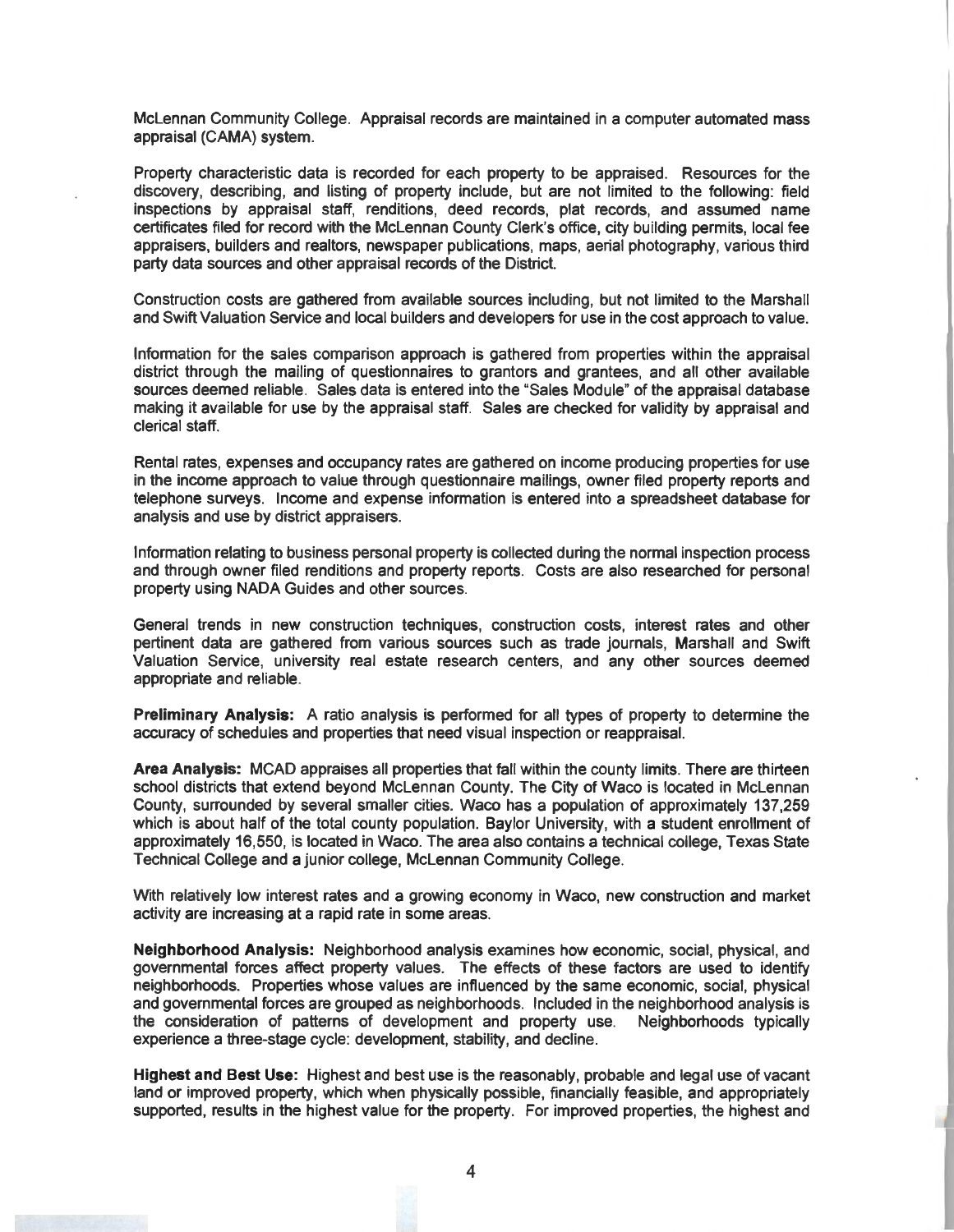best use determination of a site is made both as if the site is vacant and as improved. The highest and best use for residential property that has a homestead exemption is by law its current use even though its highest and best use may be commercial or industrial.

**Data Collection and Validation:** Appraisers are assigned areas to work annually either by aerial photography or physical inspection. Although most inspections are performed as a drive-by, properties with changes such as additions, swimming pools, and etc. are conducted by an on-site inspection or aerial photos if the image allows. Properties where physical data has been questioned or requires reviewing, inspections may include confirming the dimensions of structures and/or a complete interior and exterior inspection. The field appraiser determines the extent of the inspection needed. A walk-through inspection is made on all new construction if possible. Physical characteristics such as size, quality of construction, detail and property amenities are determined during these inspections. Additionally, size is confirmed though sources such as building permits, construction plans, aerial photos and realtor information. All available and reliable resources are used in pursuit of accurate characteristic data for each property.

Recently sold properties, with high variances from typical sales ratios are site inspected or inspected by aerial photos to ensure proper classification and accurate characteristic descriptions prior to being used in ratio studies or being used to develop market value adjustment factors. They are also checked for any enhancements made prior to sale that may update effective age or change over all depreciation since the last inspection and appraisal.

**Depreciation:** Depreciation is the loss in value from replacement cost new of an improvement or personal property item due to physical deterioration, functional obsolescence and/or economic obsolescence. Each property, during the on-site review process, is assigned a depreciation factor based on the observed physical condition of the property. Additional adjustments may be made to the property for functional or economic obsolescence if conditions so warrant. Personal property is depreciated using the age-life method based on a typical economic life for each personal property component type.

**Testing:** Appraised values to sale price ratio studies are conducted to determine the accuracy of values in the District. All areas are tested every year based on the availability of sales information. Ratio tests are performed first to see if global or general adjustments should be made to the cost and/or depreciation schedules or if certain geographic areas or improvement subclasses require reappraisal. The final ratios are performed by school district and/or state code, where sales information is available. Stratification is performed to help in determining if certain valued properties need to be reappraised.

5